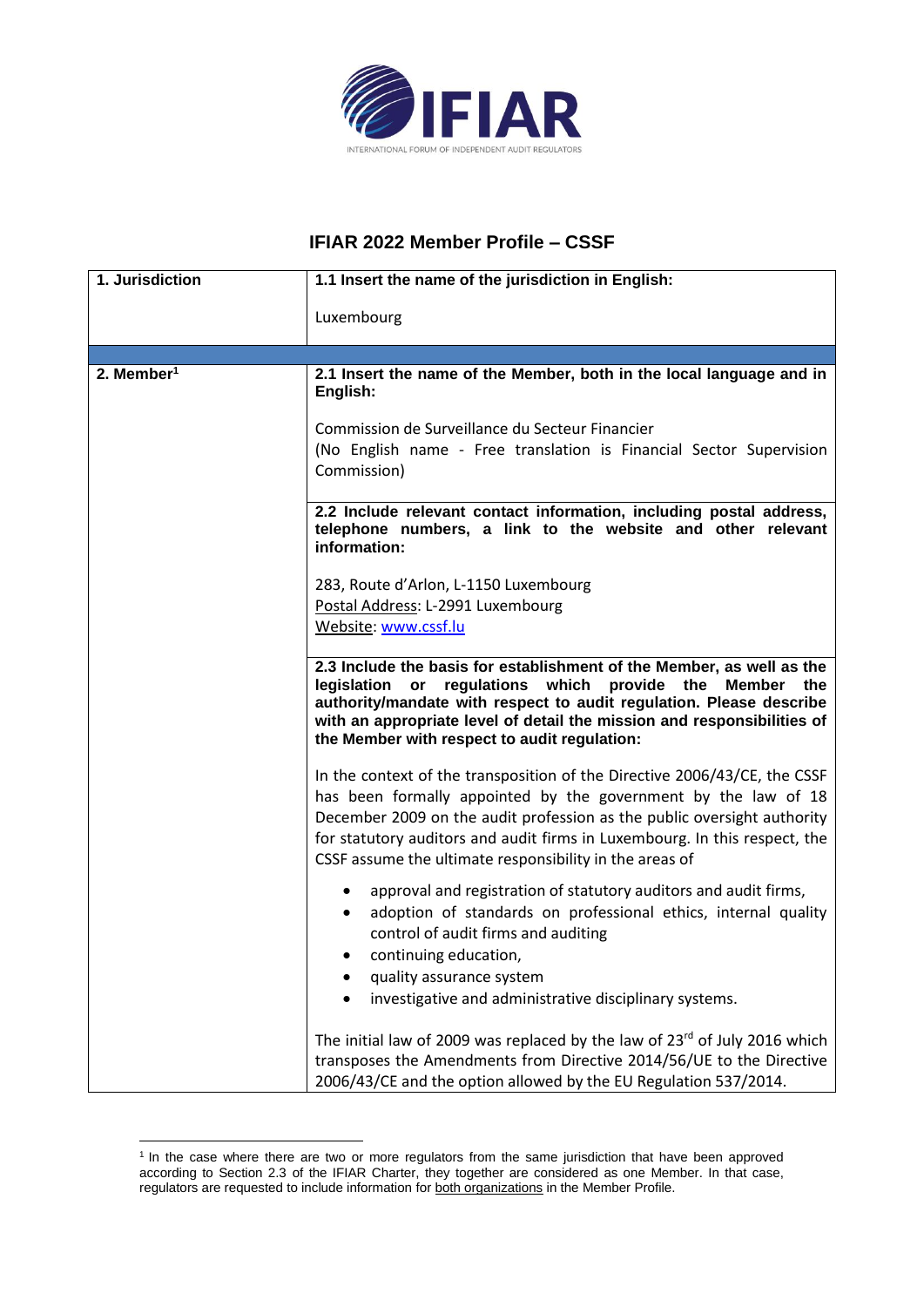

|                                                        | The only change in the mandate to the CSSF is the competence for the<br>resolution of out-of-court complaint in relation to statutory audit of<br>accounts.<br>2.4 Have there been any major changes to the Member's organization<br>or to the governing legislation since completing last year's Member<br>Profile?<br>⊠ No<br>$\square$ Yes<br>If yes, please describe these changes with an appropriate level of<br>detail: |
|--------------------------------------------------------|--------------------------------------------------------------------------------------------------------------------------------------------------------------------------------------------------------------------------------------------------------------------------------------------------------------------------------------------------------------------------------------------------------------------------------|
|                                                        |                                                                                                                                                                                                                                                                                                                                                                                                                                |
| 3. Governing Body<br><b>Composition and</b><br>members | 3.1 Describe with an appropriate level of detail the current<br>composition of the Member's governing body, including the ratio<br>between Board members who are independent from the audit<br>profession and those who are not <sup>2</sup> . The audit profession includes, for<br>example: audit firms, professional accountancy bodies and bodies or<br>entities associated with the audit profession.                     |
|                                                        | The CSSF's administrative structures are the Board, the Executive Board,<br>the Resolution Board and the Council for the Protection of Depositors and<br>Investors (hereinafter the "CPDI")."                                                                                                                                                                                                                                  |
|                                                        | <b>CSSF Board:</b>                                                                                                                                                                                                                                                                                                                                                                                                             |
|                                                        | Chair: Maureen WIWINIUS 5 years (end 30.06.2024) - independent                                                                                                                                                                                                                                                                                                                                                                 |
|                                                        | Vice-Chair: vacant                                                                                                                                                                                                                                                                                                                                                                                                             |
|                                                        | Members:                                                                                                                                                                                                                                                                                                                                                                                                                       |
|                                                        | Daniel CROISE<br>5 years (end 29.02.2023) - not independent                                                                                                                                                                                                                                                                                                                                                                    |
|                                                        | Catherine BOURIN<br>5 years (end 31.12.2025) - independent                                                                                                                                                                                                                                                                                                                                                                     |
|                                                        | Yasmin GABRIEL<br>5 years (end 24.11.2024) - independent                                                                                                                                                                                                                                                                                                                                                                       |
|                                                        | Camille THOMMES<br>5 years (end $14.12.2025$ ) - independent                                                                                                                                                                                                                                                                                                                                                                   |
|                                                        | Pascale TOUSSING<br>5 years (end 31.01.2027)- independent                                                                                                                                                                                                                                                                                                                                                                      |
|                                                        | 5 years (end 30.04.2026) - independent<br>Andy PEPIN                                                                                                                                                                                                                                                                                                                                                                           |
|                                                        | The Board exercises the following powers:                                                                                                                                                                                                                                                                                                                                                                                      |
|                                                        | (a) It determines the annual budget, including the budget of the Resolution<br>Board, and approves the Executive Board's financial accounts and<br>management report, which shall be submitted to it before they are<br>presented to the Government for approval.                                                                                                                                                              |

 $2$  An individual is independent of the profession even if he is a CPA, Chartered Accountant, or holder of another equivalent qualification, as long as this individual is not employed by or affiliated to a registered audit firm, nor employed by or affiliated to of a professional accountancy body, nor employed by or affiliated to bodies or entities associated with the audit profession.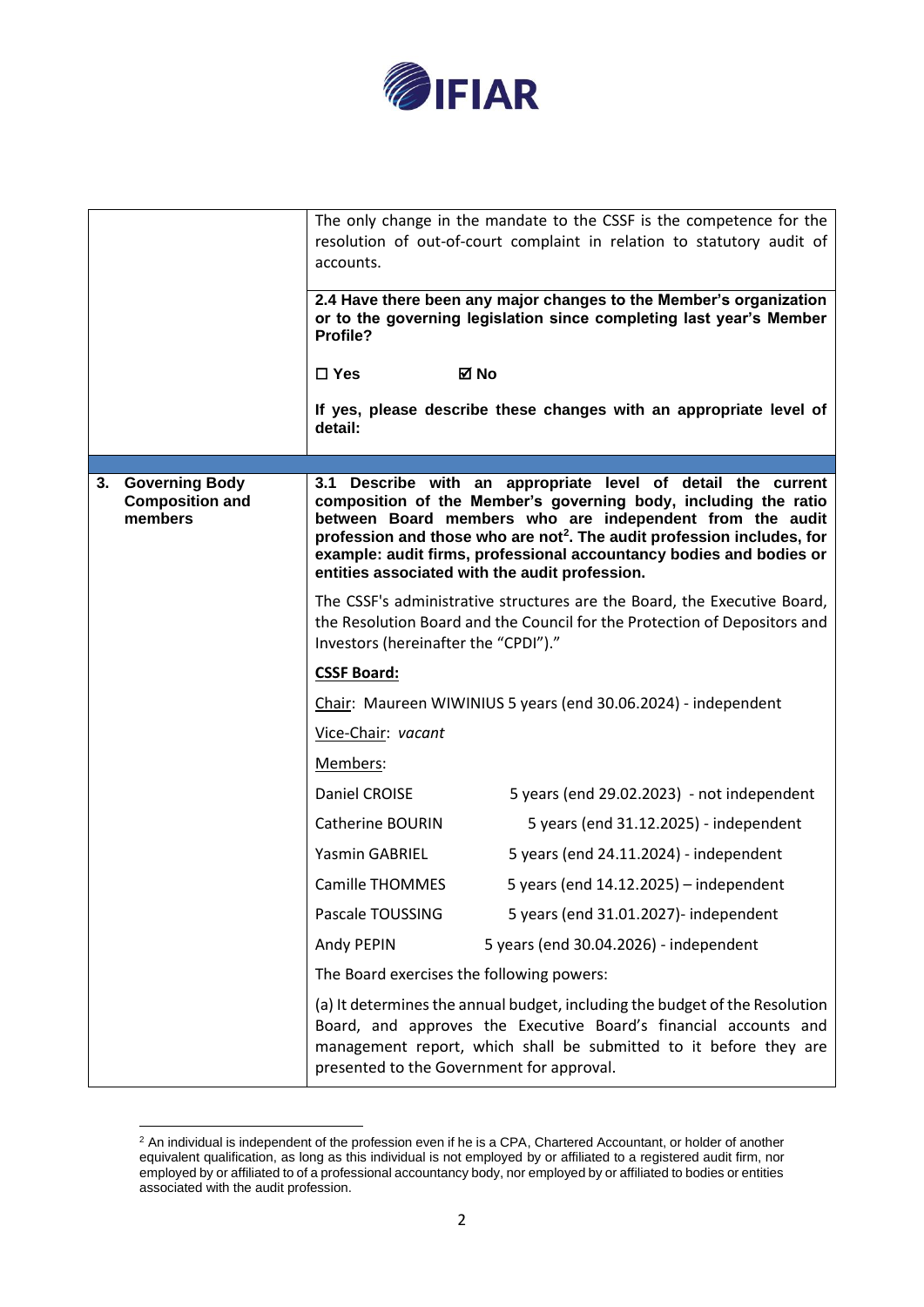

|                                                                  | (b) It makes a proposal to the Government concerning the appointment of<br>the CSSF's réviseur d'entreprises agréé (approved statutory auditor).                                                                                                                                                                                                                                                                                                                    |
|------------------------------------------------------------------|---------------------------------------------------------------------------------------------------------------------------------------------------------------------------------------------------------------------------------------------------------------------------------------------------------------------------------------------------------------------------------------------------------------------------------------------------------------------|
| companies and persons subject to its supervision.                | (c) It gives an opinion on the general situation concerning the CSSF's<br>conditions and tariffs, and in particular those relating to the terms under<br>which the CSSF's staff costs and operating costs shall be reimbursed by the                                                                                                                                                                                                                                |
| (d) It approves the Executive Board's rules and regulations.     |                                                                                                                                                                                                                                                                                                                                                                                                                                                                     |
| the Executive Board.                                             | (e) It gives its opinion before any decision is made to dismiss a member of                                                                                                                                                                                                                                                                                                                                                                                         |
| into account the needs of the Resolution Board.                  | (f) It sets the general policy as well as the annual and long-term investment<br>programmes which are submitted to it by the Executive Board before being<br>submitted for approval to the Minister responsible for the CSSF. The<br>general policy and the annual and long-term investment programmes take                                                                                                                                                         |
| <b>CSSF Executive Board:</b>                                     |                                                                                                                                                                                                                                                                                                                                                                                                                                                                     |
| Claude MARX                                                      | 5 years (end 04.02.2026) - independent                                                                                                                                                                                                                                                                                                                                                                                                                              |
| Françoise KAUTHEN-HENNICO                                        | 5 years (end 21.01.2026) - independent                                                                                                                                                                                                                                                                                                                                                                                                                              |
| Jean-Pierre FABER                                                | 5 years (end $31.08.2026$ ) - independent                                                                                                                                                                                                                                                                                                                                                                                                                           |
| Marco ZWICK                                                      | 5 years (end 31.08.2023) - independent                                                                                                                                                                                                                                                                                                                                                                                                                              |
| Claude WAMPACH                                                   | 5 years (end 31.12.2023) - independent                                                                                                                                                                                                                                                                                                                                                                                                                              |
|                                                                  | (1) The Executive Board is the CSSF's highest executive authority.                                                                                                                                                                                                                                                                                                                                                                                                  |
| year objectives plan with the Minister responsible for the CSSF. | (2) The Executive Board determines the measures and makes the decisions<br>that enable the CSSF to perform its functions in accordance with the law.<br>It is responsible for the reports and proposals required by its remit to send<br>to the Board and the Government. Within the limits of its remit and role,<br>the CSSF has the power to make regulations. These regulations are<br>published in the Mémorial. Moreover, the CSSF shall put in place a five- |
| remit and its organisation.                                      | (3) The Executive Board sends the Minister responsible for the CSSF an<br>annual progress report on the financial sector segment which it supervises.<br>(4) The Executive Board is empowered to initiate any act of administration<br>or disposal which is necessary for, or conducive to, fulfilment of the CSSF's                                                                                                                                                |
| 5(f), dismisses CSSF staff members.                              | (5) The Executive Board recruits, appoints and, without prejudice to Article                                                                                                                                                                                                                                                                                                                                                                                        |
|                                                                  | (6) The Executive Board represents the CSSF judicially and extrajudicially.                                                                                                                                                                                                                                                                                                                                                                                         |
|                                                                  |                                                                                                                                                                                                                                                                                                                                                                                                                                                                     |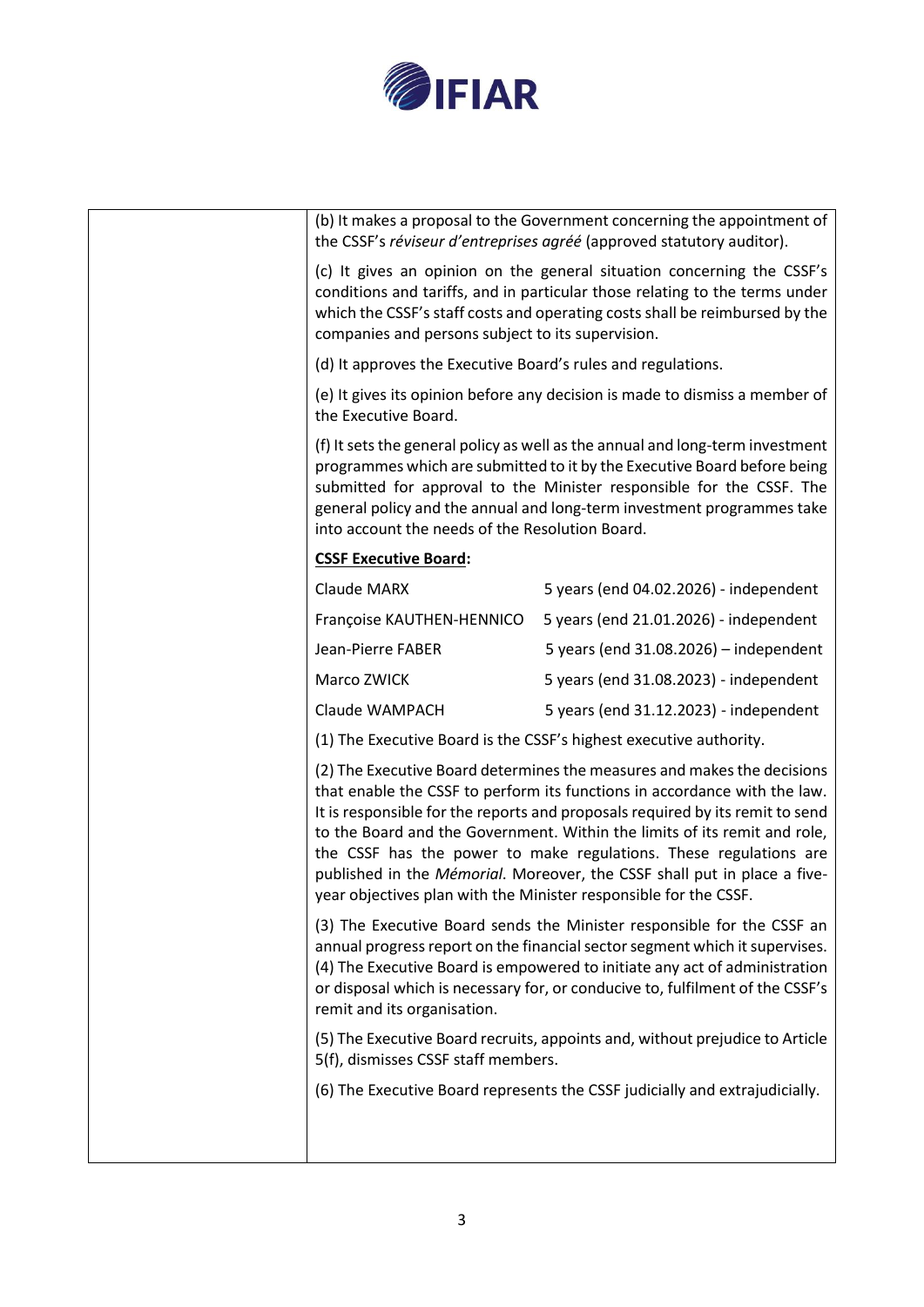

| 3.2 What are the eligibility criteria / requirements and composition<br>requirements for the members of the governing body?                                                                                                                                                                                                                                                                                                                                                                                                                                                                        |
|----------------------------------------------------------------------------------------------------------------------------------------------------------------------------------------------------------------------------------------------------------------------------------------------------------------------------------------------------------------------------------------------------------------------------------------------------------------------------------------------------------------------------------------------------------------------------------------------------|
| The CSSF is governed by a "non-executive" Board of Directors which<br>comprises seven members appointed by the Government in Council for a<br>period of five years.                                                                                                                                                                                                                                                                                                                                                                                                                                |
| The senior executive authority of the CSSF is the Executive Board,<br>composed of a Director General and four Directors appointed by the Grand<br>Duke on the proposal of the Government in Council for a period of five<br>years. Members of the Executive Board have civil servant status and are<br>totally independent from the audit profession. In accordance with article<br>9 of the law of 23 December 1998 as amended, the Executive Board works<br>out measures and takes decisions it deems useful and necessary for the<br>fulfilment of the CSSF's mission and for its organisation. |
| 3.3. Is each member of the governing body independent from the audit<br>profession? The audit profession includes, for example: audit firms,<br>professional accountancy bodies and bodies or entities associated<br>with the audit profession.                                                                                                                                                                                                                                                                                                                                                    |
| $\square$ Yes<br>⊠ No                                                                                                                                                                                                                                                                                                                                                                                                                                                                                                                                                                              |
| 3.4 If the answer to question 3.3 is "No", is the majority of the members<br>of the governing body non-practitioner?                                                                                                                                                                                                                                                                                                                                                                                                                                                                               |
| <b>⊠</b> Yes<br>$\Box$ No                                                                                                                                                                                                                                                                                                                                                                                                                                                                                                                                                                          |
| 3.5 If the answer to question 3.3 is "No", which safeguards are in place<br>to provide for the Member's overall independence from the audit<br>profession?                                                                                                                                                                                                                                                                                                                                                                                                                                         |
| As mentioned in our response to 3.2 above, the Executive Board is<br>responsible for measures and decisions for the fulfilment of the CSSF's<br>mission and its organisation., and are all non-practitioners, thus<br>independent from the audit profession. The responsibilities of the "non-<br>executive" Board members are very limited.                                                                                                                                                                                                                                                       |
| 3.6 Is there a restriction or recusal process that is applicable to<br>members of the governing body of the Member who are current or<br>former auditors/practitioners?                                                                                                                                                                                                                                                                                                                                                                                                                            |
| ⊠ No<br>$\Box$ Yes                                                                                                                                                                                                                                                                                                                                                                                                                                                                                                                                                                                 |
| Does this include a "cooling-off" period for former auditors?                                                                                                                                                                                                                                                                                                                                                                                                                                                                                                                                      |
| ⊠ No<br>$\Box$ Yes                                                                                                                                                                                                                                                                                                                                                                                                                                                                                                                                                                                 |
| If yes to either of the above, please describe:                                                                                                                                                                                                                                                                                                                                                                                                                                                                                                                                                    |
| N/A                                                                                                                                                                                                                                                                                                                                                                                                                                                                                                                                                                                                |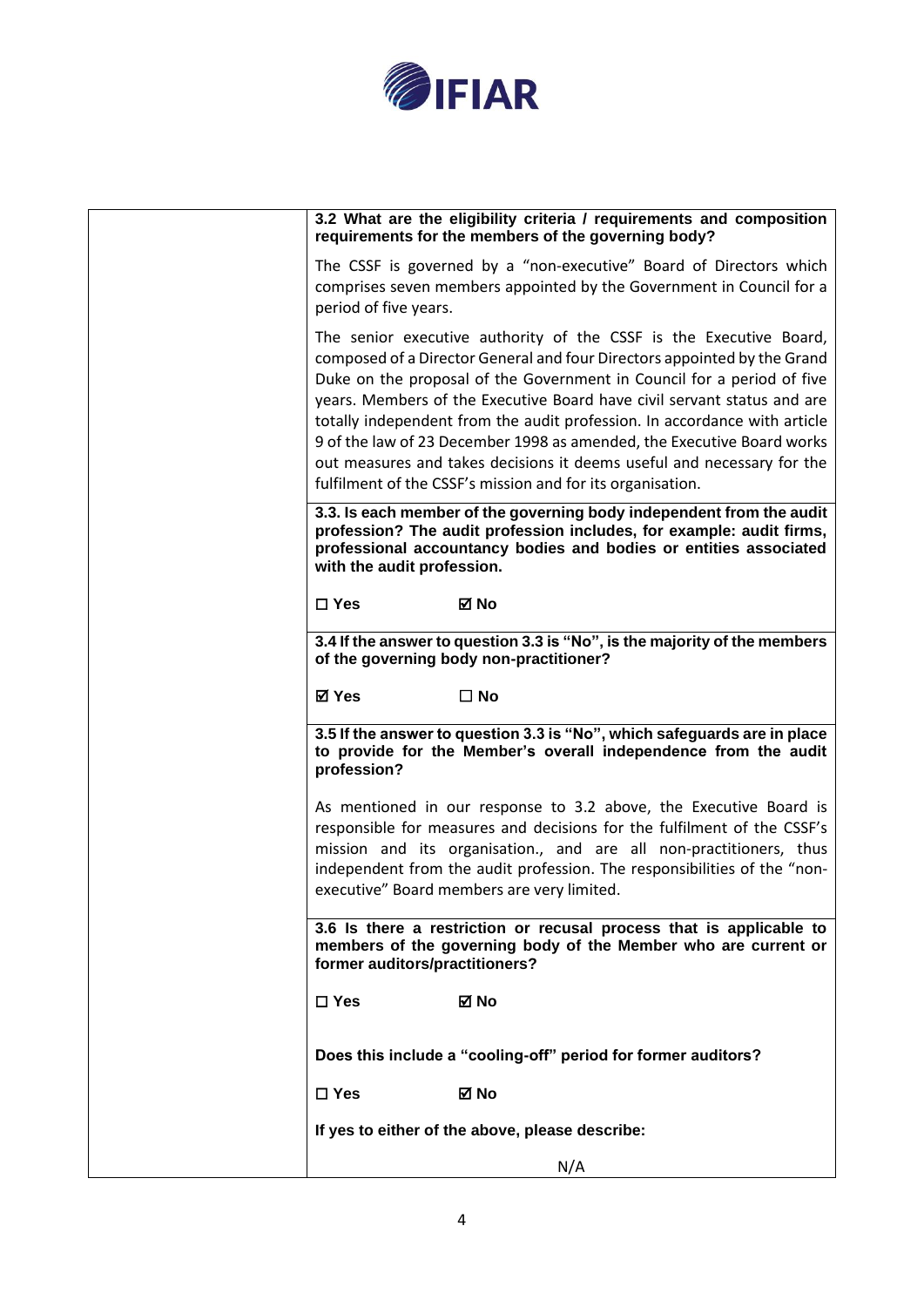

|                                   | 3.7 Other than the governing body, are members of the profession<br>involved in the Member's organization (including in any inspections,<br>committee or panel role)?                                                                                                                                                                                                                                                                                                                                         |
|-----------------------------------|---------------------------------------------------------------------------------------------------------------------------------------------------------------------------------------------------------------------------------------------------------------------------------------------------------------------------------------------------------------------------------------------------------------------------------------------------------------------------------------------------------------|
|                                   | <b>⊠</b> Yes<br>⊠ No                                                                                                                                                                                                                                                                                                                                                                                                                                                                                          |
|                                   | If yes, please describe their role with an appropriate level of detail,<br>including the ratio between those who are independent and those who<br>are not in the relevant function and whether such role includes<br>decisional or control authority:                                                                                                                                                                                                                                                         |
|                                   | The Consultative Committee for the Audit Profession                                                                                                                                                                                                                                                                                                                                                                                                                                                           |
|                                   | The Government may seek the advice of the Consultative Committee for<br>the Audit Profession, established by the Law of 18 December 2009<br>concerning the audit profession, on any draft law or Grand-ducal<br>regulation related to statutory audits and the audit profession subject to<br>the oversight of the CSSF.                                                                                                                                                                                      |
|                                   | The CSSF's Executive Board must seek an opinion of this consultative<br>committee on any draft regulation of the CSSF related to statutory audits<br>and the audit profession. Any of its members may refer the<br>implementation or the application of the legislation regarding the<br>oversight of the audit profession in its whole or for specific issues to the<br>said committee. The external members of the consultative committee are<br>appointed in accordance with Article 15-1 of the CSSF Law. |
|                                   | Members:                                                                                                                                                                                                                                                                                                                                                                                                                                                                                                      |
|                                   | Emmanuel DOLLE 4 years (end 31.12.2025) – not independent                                                                                                                                                                                                                                                                                                                                                                                                                                                     |
|                                   | Marc-André BECHET<br>4 years (end 31.12.2025) - independent                                                                                                                                                                                                                                                                                                                                                                                                                                                   |
|                                   | Hugues WANGEN 4 years (end 21.09.2025) – not independent                                                                                                                                                                                                                                                                                                                                                                                                                                                      |
|                                   | Christiane CHADOEUF 4 years (end 24.09.2024) – not independent                                                                                                                                                                                                                                                                                                                                                                                                                                                |
|                                   | Anne-Sophie THEISSEN - independent                                                                                                                                                                                                                                                                                                                                                                                                                                                                            |
|                                   | Thierry FLAMAND - independent                                                                                                                                                                                                                                                                                                                                                                                                                                                                                 |
|                                   | Andy PEPIN - independent                                                                                                                                                                                                                                                                                                                                                                                                                                                                                      |
|                                   | Daniel RUPPERT - independent                                                                                                                                                                                                                                                                                                                                                                                                                                                                                  |
|                                   |                                                                                                                                                                                                                                                                                                                                                                                                                                                                                                               |
| <b>Funding Arrangements</b><br>4. | 4.1 Describe the main funding arrangements of the Member, including                                                                                                                                                                                                                                                                                                                                                                                                                                           |
|                                   | the setting and approval of the budget and the fees, if any:                                                                                                                                                                                                                                                                                                                                                                                                                                                  |
|                                   | The CSSF's core operating costs are currently funded by the population the<br>CSSF has under its supervision. Taxes received from the audit profession<br>represent less than 10% of the total taxes collected by the CSSF.                                                                                                                                                                                                                                                                                   |
|                                   |                                                                                                                                                                                                                                                                                                                                                                                                                                                                                                               |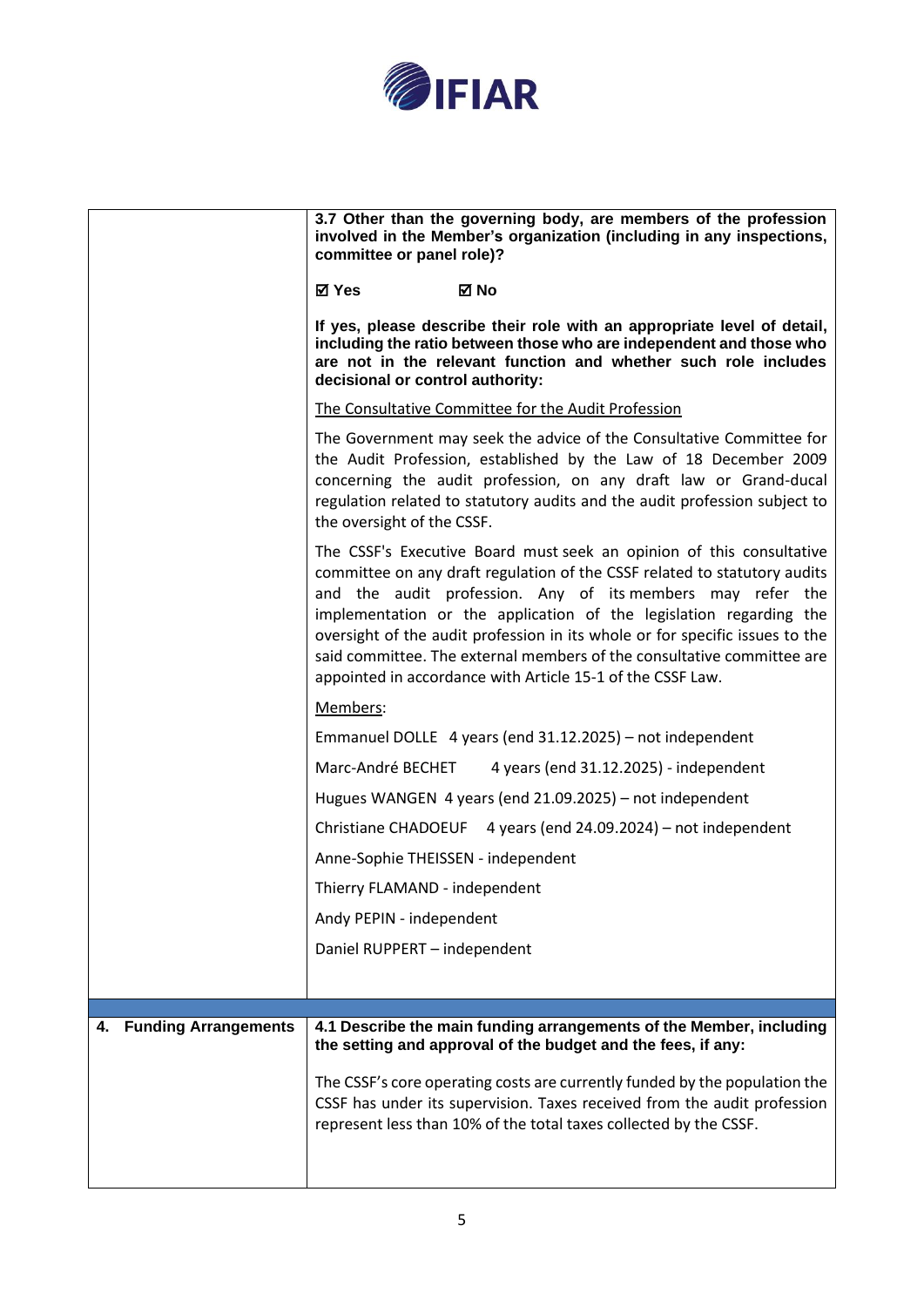

|                                | 4.2 Is the funding free from undue influence by the profession?                                                                                                                                                                                                                                                                                                  |
|--------------------------------|------------------------------------------------------------------------------------------------------------------------------------------------------------------------------------------------------------------------------------------------------------------------------------------------------------------------------------------------------------------|
|                                | <b>⊠</b> Yes<br>$\square$ No                                                                                                                                                                                                                                                                                                                                     |
|                                | Please describe with an appropriate level of detail the safeguards in<br>place to prevent undue influence by the profession:                                                                                                                                                                                                                                     |
|                                | The CSSF is responsible as the public oversight authority for statutory<br>auditors and audit firms in Luxembourg, and, in addition, acts concurrently<br>as the financial supervisory authority in Luxembourg where it is<br>responsible for the prudential supervision of credit institutions, stock<br>exchanges, and securities markets, among other duties. |
|                                | The CSSF is authorized to levy taxes on the above-supervised persons and<br>undertakings to cover its staff, financial and operating costs. The Grand-<br>ducal Regulation of 17 December 2021 lays down the amounts applicable<br>and guarantees full financing of the operating costs.                                                                         |
|                                | The CSSF is subject to the control of the Court of Auditors (Cour des<br>comptes) as to the appropriate use of the public financial participation it<br>receives.                                                                                                                                                                                                |
|                                |                                                                                                                                                                                                                                                                                                                                                                  |
| <b>Inspection System</b><br>5. | 5.1 Does the Member have the responsibility for recurring inspections<br>of audit firms undertaking audits of public interest entities (PIEs)?                                                                                                                                                                                                                   |
|                                | <b>⊠</b> Yes<br>$\square$ No                                                                                                                                                                                                                                                                                                                                     |
|                                | By virtue of Article 36 of Law of 23 July 2016 concerning the audit<br>profession, the CSSF has ultimate responsibility for recurring inspections<br>of PIE audits.                                                                                                                                                                                              |
|                                | 5.2 Is this responsibility undertaken directly or through oversight of<br>inspection conducted by another organization?                                                                                                                                                                                                                                          |
|                                | <b>⊠</b> Directly<br>□ Through Oversight                                                                                                                                                                                                                                                                                                                         |
|                                | If directly, kindly provide a brief description or summary of the<br>$\bullet$<br>responsibility, including the regulatory reporting process after<br>inspections i.e. recommendations issued, follow-up, etc.).                                                                                                                                                 |
|                                | If through oversight of another organization, please describe with<br>an appropriate level of detail the other organization, its relation to<br>the Member, its role, and the arrangements for oversight:                                                                                                                                                        |
|                                | This is based on Article 39 of Law of 23 July 2016 concerning the audit<br>profession.                                                                                                                                                                                                                                                                           |
|                                | The public oversight of the audit profession department within the CSSF is<br>composed of 10 inspectors and 1 administrative employee. The 10<br>inspectors are in charge of the quality assurance reviews.                                                                                                                                                      |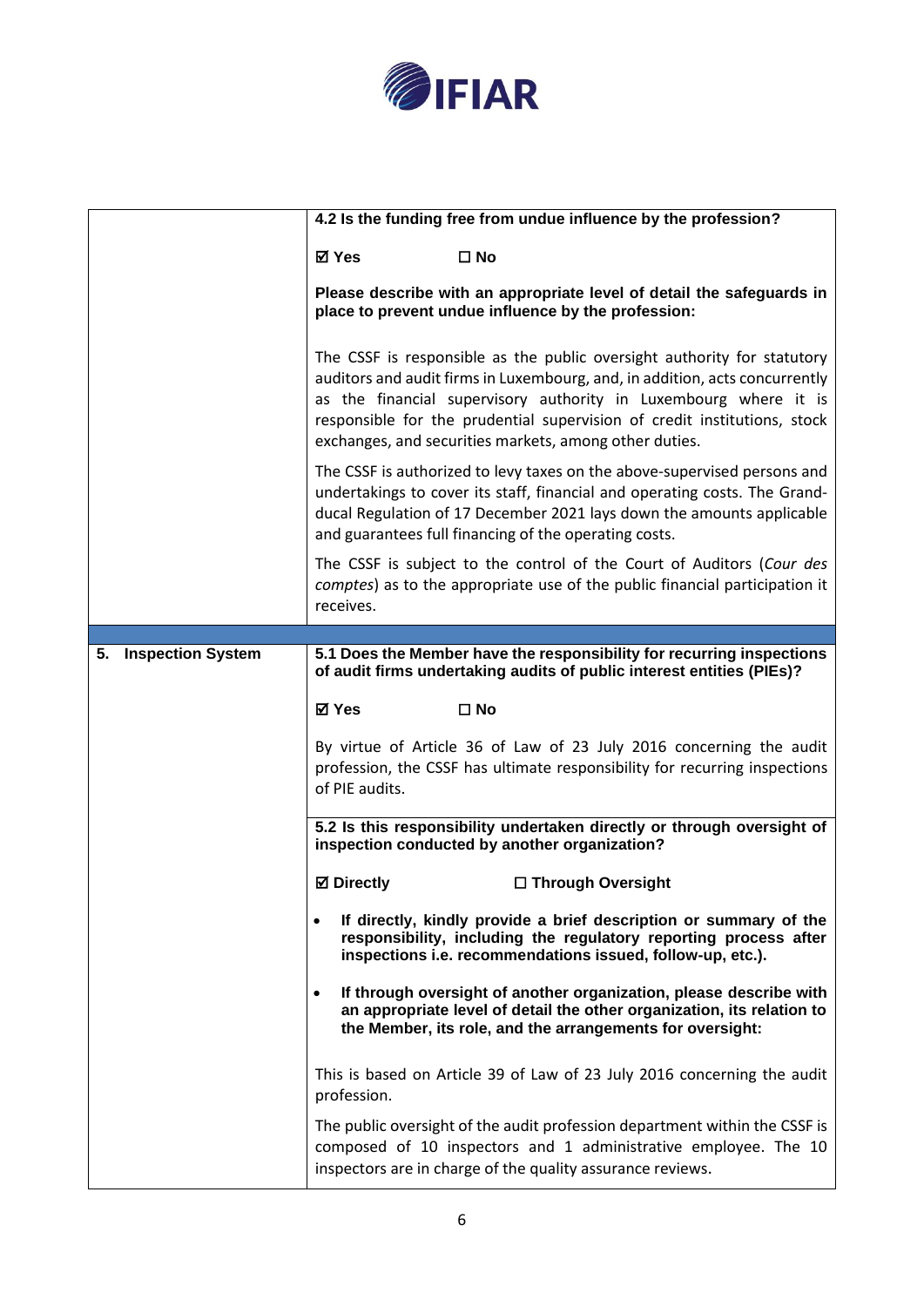

| <b>Main Other</b><br>7.<br><b>Responsibilities of the</b><br>Member within the area | 7.1 Please indicate whether the Member has responsibility for tasks<br>other than Inspections within the area of Audit Oversight:                    |
|-------------------------------------------------------------------------------------|------------------------------------------------------------------------------------------------------------------------------------------------------|
|                                                                                     |                                                                                                                                                      |
|                                                                                     |                                                                                                                                                      |
|                                                                                     | <b>KPMG</b><br><b>PWC</b><br>32%                                                                                                                     |
|                                                                                     | Deloitte<br>15%<br>16%                                                                                                                               |
|                                                                                     | E&Y<br>18%                                                                                                                                           |
|                                                                                     |                                                                                                                                                      |
|                                                                                     | 6.2 What are the sizes and market shares of each of the largest audit<br>firms in the Member's jurisdiction?                                         |
|                                                                                     |                                                                                                                                                      |
|                                                                                     | and 11 200 statutory audits for non-PIEs.                                                                                                            |
|                                                                                     | 52 audit firms are subject to inspections out of which 11 perform audit of<br>PIEs. As at December 31, 2020, there were an estimated 450 PIEs audits |
|                                                                                     |                                                                                                                                                      |
| <b>Market</b>                                                                       | an indication of the number of public interest audits (PIEs) and other<br>audits that fall under the Member's oversight or mandate.                  |
| <b>Audit and Financial</b><br>6.                                                    | 6.1 Provide the number of audit firms subject to inspections. Include                                                                                |
|                                                                                     |                                                                                                                                                      |
|                                                                                     | audit firms are reviewed at least every six years.                                                                                                   |
|                                                                                     | with the exception of the Big Four which are reviewed every year. Non-PIE                                                                            |
|                                                                                     | PIEs audit firms are subject to quality inspection at least every three years                                                                        |
|                                                                                     | requirements and practices regarding the frequency of inspections:                                                                                   |
|                                                                                     | with an appropriate level of detail the<br>5.3 Please describe                                                                                       |
|                                                                                     | address these shortcomings.                                                                                                                          |
|                                                                                     | deficiencies have been identified in the course of their legal engagements                                                                           |
|                                                                                     | appropriate corrective measures and that the professionals for which                                                                                 |
|                                                                                     | A follow-up is set up to verify that the audit firms concerned have taken                                                                            |
|                                                                                     | internal organization and for which the CSSF requires the<br>implementation of corrective measures.                                                  |
|                                                                                     | a summary for the firm, listing the main deficiencies with respect to its<br>$\bullet$                                                               |
|                                                                                     | Luxembourg regulatory framework;                                                                                                                     |
|                                                                                     | d'entreprises agréés (approved statutory auditors) acting as signing<br>partners for audit files which show significant breaches to the              |
|                                                                                     | the preventive measures (Article 42) ordered against réviseurs                                                                                       |
|                                                                                     | révision agréé (approved audit firm) a report which includes notably:                                                                                |
|                                                                                     | After the quality assurance review, the CSSF issues, for the cabinet de                                                                              |
|                                                                                     | thereof.                                                                                                                                             |
|                                                                                     | information as is necessary for the accomplishment of its tasks and<br>access to any document in any form whatsoever and to receive a copy           |
|                                                                                     |                                                                                                                                                      |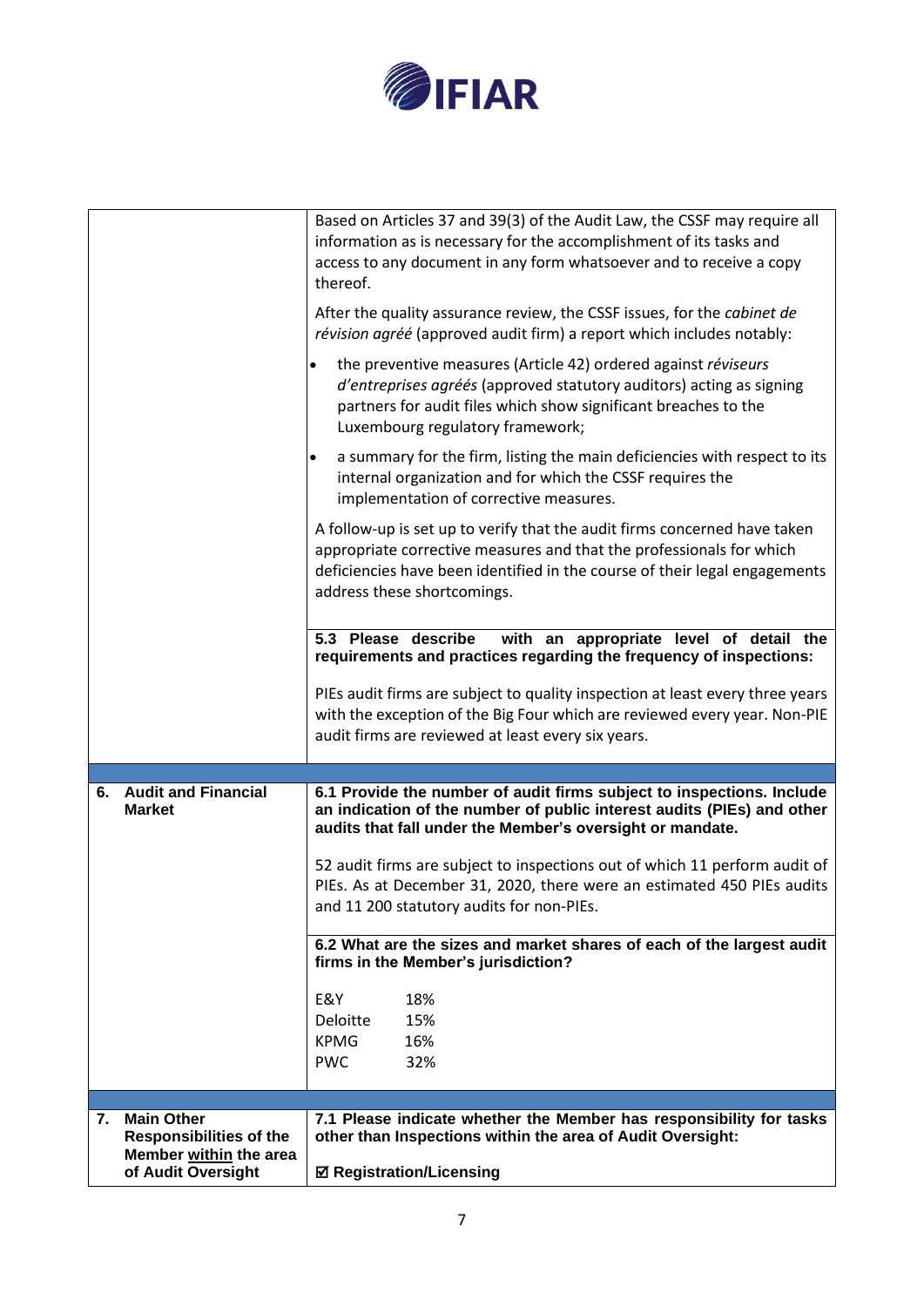

| ☑ Audit and/or Ethics Standard Setting<br>☑ Permanent Education of Auditors<br><b>⊠</b> Enforcement<br>$\Box$ Other:                                                                                                                                                                                                                            |
|-------------------------------------------------------------------------------------------------------------------------------------------------------------------------------------------------------------------------------------------------------------------------------------------------------------------------------------------------|
| 7.2 If the Member has the responsibility for Registration/Licensing,<br>please indicate whether this responsibility is undertaken directly or<br>through oversight of Registration/Licensing conducted by another<br>organization?                                                                                                              |
| <b>⊠</b> Directly<br>□ Through Oversight                                                                                                                                                                                                                                                                                                        |
| If directly, please describe the responsibility with an appropriate<br>level of detail.                                                                                                                                                                                                                                                         |
| If through oversight, please indicate the name of the other<br>organization and its composition (i.e. whether practitioners from<br>the audit profession are involved in decision-making). Also give a<br>description of the powers of the other organization and procedure<br>applied, as well as the role of the Member in these procedures.  |
| According to article 36.3.a of the Law of 23 <sup>rd</sup> July 2016, the CSSF shall<br>assume responsibility:                                                                                                                                                                                                                                  |
| (a) for the granting of the title of 'réviseur d'entreprises (statutory auditor)'<br>and 'cabinet de révision (audit firm)' in accordance with Article 3 of this<br>Law;                                                                                                                                                                        |
| (b) for the approval and registration of réviseurs d'entreprises agréés<br>(approved statutory auditors) and cabinets de révision agréés (approved<br>audit firms) in accordance with Articles 5 and 12 of this Law;                                                                                                                            |
| (c) for the registration of audit firm approved in another Member state in<br>accordance with article 6 of this law                                                                                                                                                                                                                             |
| (d) for the registration and public oversight of third-country auditors and<br>third-country audit entities in accordance with Articles 57 and 58 of this<br>Law.                                                                                                                                                                               |
| 7.3 If the Member has the responsibility for Audit and/or Ethics<br>Standard Setting, please indicate whether this responsibility is<br>undertaken directly or through oversight of Audit and/or Ethics<br><b>Standard Setting conducted by another organization?</b>                                                                           |
| <b>⊠</b> Directly<br>□ Through Oversight                                                                                                                                                                                                                                                                                                        |
| If directly, please describe the responsibility with an appropriate<br>level of detail.                                                                                                                                                                                                                                                         |
| If through oversight, please indicate the name of the other<br>organization and its composition (i.e. whether practitioners from<br>the audit profession are involved in decision-making). Also give a<br>description of the powers of the other organization and procedures<br>applied, as well as the role of the Member in these procedures. |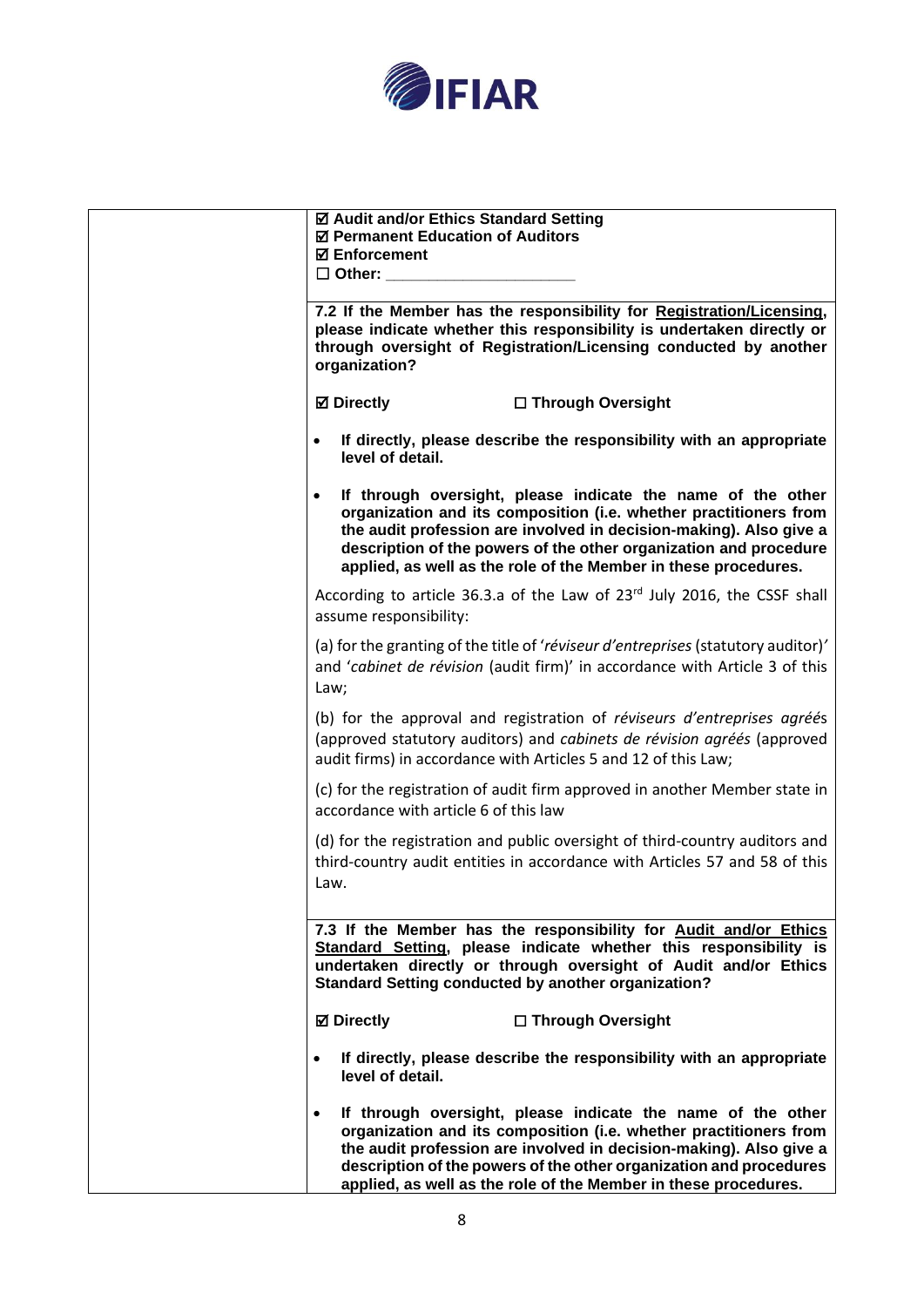

| According to article 36.3.b of the Law of 23rd July 2016, the CSSF shall<br>assume responsibility:                                                                                                                                                                                                                                              |
|-------------------------------------------------------------------------------------------------------------------------------------------------------------------------------------------------------------------------------------------------------------------------------------------------------------------------------------------------|
| (a) for the adoption of auditing standards in the area of the activities<br>referred to in Article 1(6) in accordance with Article 33(2) of this Law;                                                                                                                                                                                           |
| (b) for the adoption of standards of professional ethics and standards<br>relating to the internal quality control of cabinets de révision agréés<br>(approved audit firms);                                                                                                                                                                    |
| 7.4 If the Member has the responsibility for Permanent Education of<br>Auditors, please indicate whether this responsibility is undertaken<br>directly or through oversight of Permanent Education of Auditors<br>conducted by another organization?                                                                                            |
| <b>Ø</b> Directly<br>□ Through Oversight                                                                                                                                                                                                                                                                                                        |
| If directly, please describe the responsibility with an appropriate<br>level of detail.                                                                                                                                                                                                                                                         |
| If through oversight, please indicate the name of the other<br>organization and its composition (i.e. whether practitioners from<br>the audit profession are involved in decision-making). Also give a<br>description of the powers of the other organization and procedures<br>applied, as well as the role of the Member in these procedures. |
| According to article 36.3.c of the Law of 23 <sup>rd</sup> July 2016, the CSSF shall<br>assume responsibility for the continuing education defined in article 10 of<br>this law.                                                                                                                                                                |
| The CSSF has issued a regulation that specify the criteria that the<br>programmes of continuing education must satisfy in order to be taken into<br>account for the purposes of the application of this Law.                                                                                                                                    |
| Failure to respect the continuing education requirements shall constitute<br>a disciplinary offence, which may give rise to the sanctions mentioned in<br>Articles 43 and 78 of this Law.                                                                                                                                                       |
| 7.5 If the Member has the responsibility for Enforcement, please<br>indicate whether this responsibility is undertaken directly or through<br>referral to other organization(s)?                                                                                                                                                                |
| <b>Ø</b> Directly<br>□ Through Referral                                                                                                                                                                                                                                                                                                         |
| If directly, kindly provide a brief description or summary of the<br>$\bullet$<br>enforcement responsibility, the procedure and process involved,<br>including the regulatory reporting process that led to disciplinary<br>action.                                                                                                             |
| If through referral, please indicate the name of the other<br>$\bullet$<br>organization and its composition (i.e. whether practitioners from<br>the audit profession are involved in decision-making). Also give a                                                                                                                              |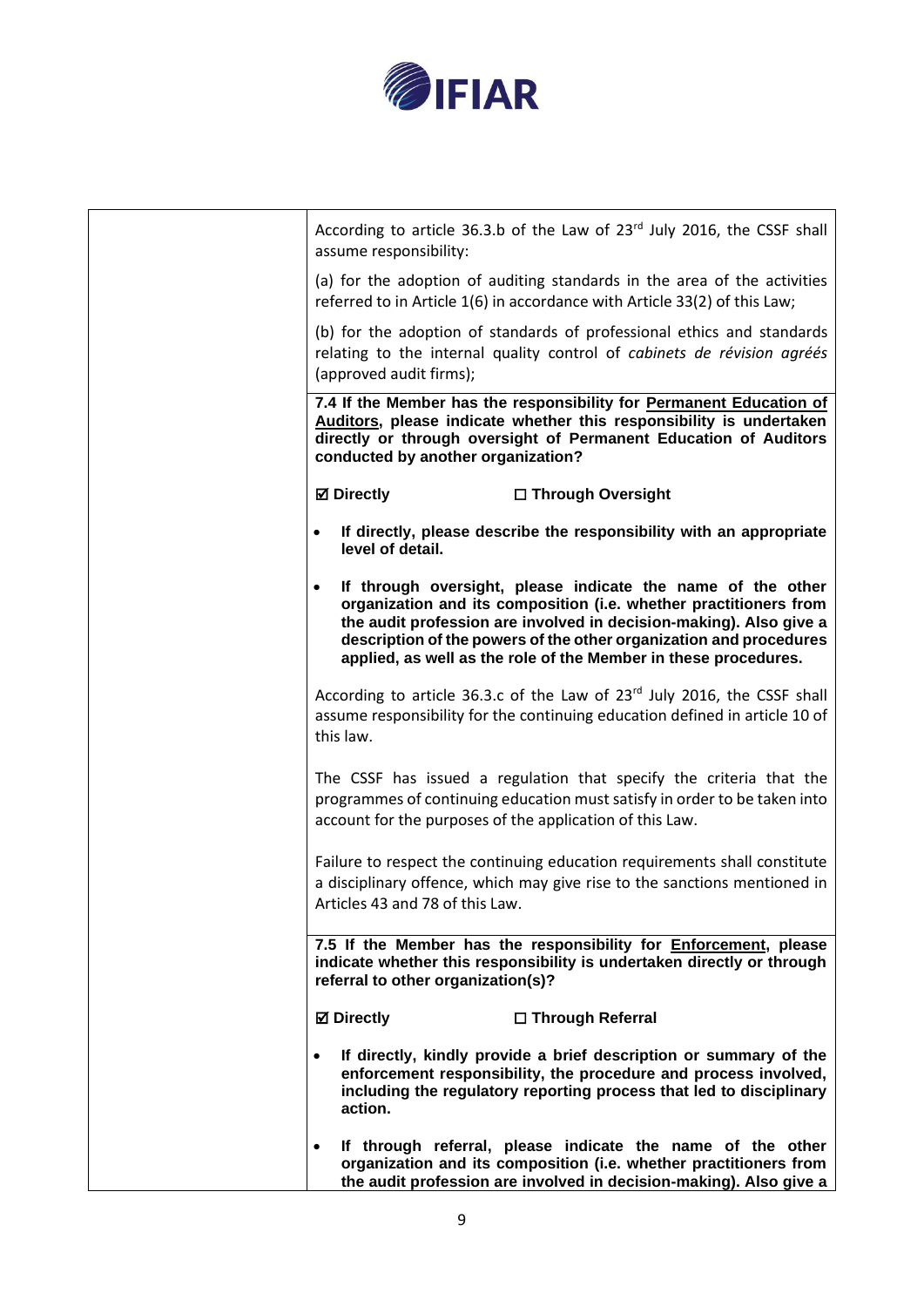

| description of the enforcement powers of the other organization<br>and procedures applied, as well as the role of the Member in these<br>procedures.                                                                                                                                                                                                                                                                                                                                                                                                                                                                                                                                                                                                                                                                                                                                                                                                                                                       |
|------------------------------------------------------------------------------------------------------------------------------------------------------------------------------------------------------------------------------------------------------------------------------------------------------------------------------------------------------------------------------------------------------------------------------------------------------------------------------------------------------------------------------------------------------------------------------------------------------------------------------------------------------------------------------------------------------------------------------------------------------------------------------------------------------------------------------------------------------------------------------------------------------------------------------------------------------------------------------------------------------------|
| According to article 36.3.e of the Law of 23 <sup>rd</sup> July 2016, the CSSF shall<br>assume responsibility for the exercise of the power to impose sanctions<br>and administrative measures:                                                                                                                                                                                                                                                                                                                                                                                                                                                                                                                                                                                                                                                                                                                                                                                                            |
| The CSSF shall impose sanctions or administrative measures mentioned<br>under paragraph 1 toward "réviseurs d'entreprises agréés" (approved<br>statutory auditors), approved audit firms or audit firms which have:                                                                                                                                                                                                                                                                                                                                                                                                                                                                                                                                                                                                                                                                                                                                                                                        |
| (a) committed an infringement of the legal or EU regulation 537/2014<br>requirements or their applicative measures;<br>(b) committed professional misconduct and negligence;<br>(c) conducted themselves contrary to professional scrupulousness<br>and dignity and in breach of honor and integrity;<br>(d) refused to provide documents or other information requested,<br>needed by the CSSF for the purpose of the application of this law<br>and the regulation 537/2014;<br>(e) provided documents or other information that prove to be<br>incomplete, inaccurate or false;<br>(f) impeded the exercise of the CSSF's powers of inspection and<br>investigation;<br>(g) not published on their website within four months of the end of<br>each accounting year the transparency report prescribed by Article<br>13 of the regulation 537/2014;<br>(h) not complied with the injunctions of the CSSF or accompanying<br>measures pronounced according to paragraph 2, point a) or of<br>article 42. |
| In case of infringements to this law or to the regulation 537/2014, the CSSF<br>may pronounce a temporary prohibition of up to three years' duration,<br>banning a member of an audit firm or a member of an administrative or<br>management body of a public-interest entity from exercising functions in<br>audit firms or public-interest entities.                                                                                                                                                                                                                                                                                                                                                                                                                                                                                                                                                                                                                                                     |
| In case of infringements to this law or to the regulation 537/2014, the CSSF<br>may pronounce sanctions foreseen under points (e) to (g) of paragraph 1<br>toward natural or legal person having committed the infringement.                                                                                                                                                                                                                                                                                                                                                                                                                                                                                                                                                                                                                                                                                                                                                                               |
| Sanctions and accompanying measures pronounced by the CSSF may be<br>subject to appeal in accordance to article 46. The application of the<br>sanction or accompanying measure is suspended during the delay for<br>appeal and procedure.                                                                                                                                                                                                                                                                                                                                                                                                                                                                                                                                                                                                                                                                                                                                                                  |